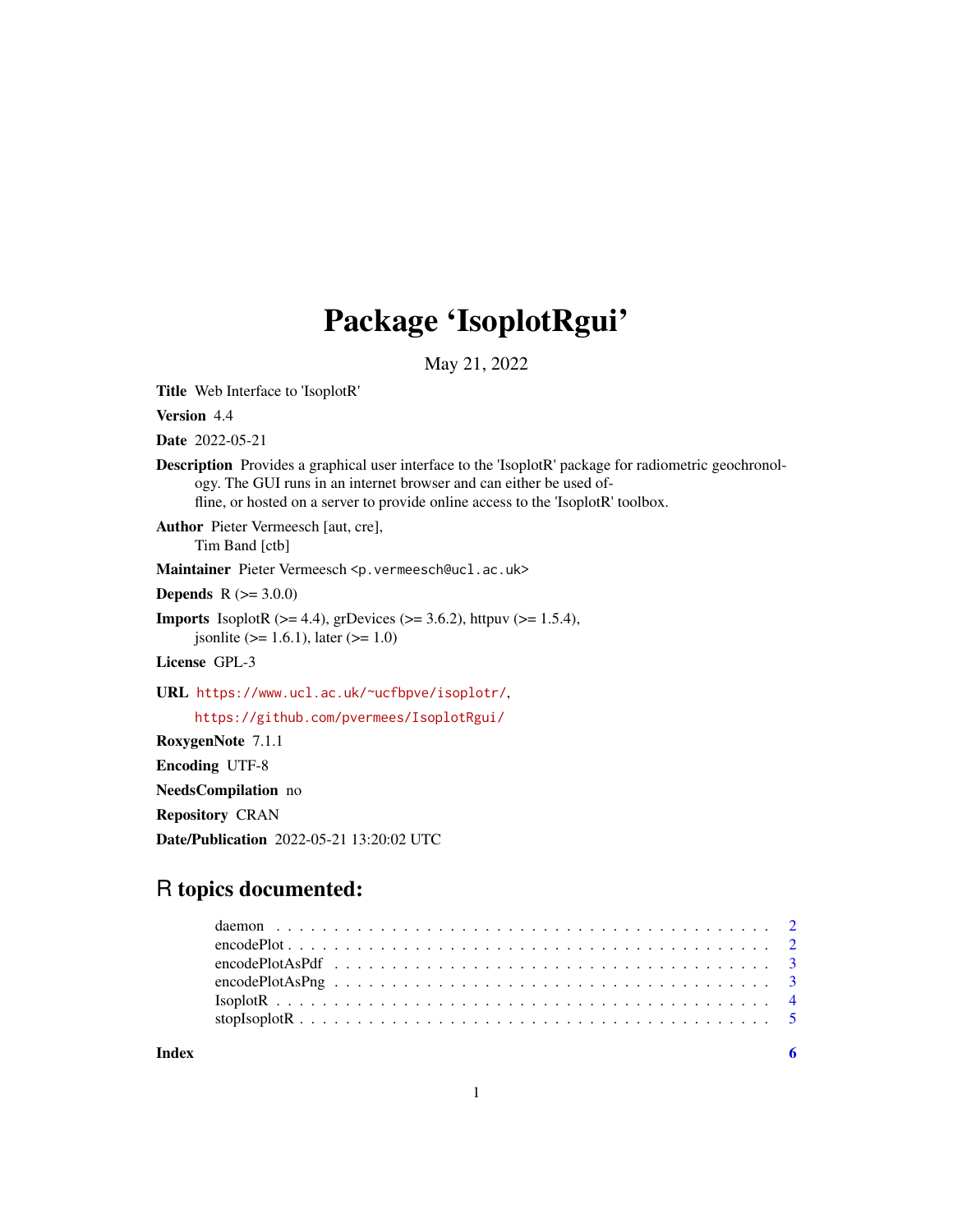<span id="page-1-0"></span>

# Description

Opens a web-browser with a Graphical User Interface (GUI) for the IsoplotR package. This function is intended to be used from Rscript so that Rscript does not terminate and the server stays up.

#### Usage

 $d$ aemon(port = NULL, host = "127.0.0.1", timeout = 30)

# Arguments

| port    | Internet port of the virtual server. If not defined, a random free port will be<br>chosen and the browser will be opened to show the GUI. |  |
|---------|-------------------------------------------------------------------------------------------------------------------------------------------|--|
| host    | IP address of the virtual server                                                                                                          |  |
| timeout | How long (in elapsed time) an operation may take before returning with a time-<br>out error. Default: 30 seconds.                         |  |

#### Value

This function does not return.

# Examples

# this function runs indefinitely unless interrupted by the user. ## Not run: daemon(3839)

encodePlot *Renders a plot as a base64-encoded image*

#### Description

Renders a plot as a base64-encoded image

#### Usage

encodePlot(device, mimeType, width, height, plotFn)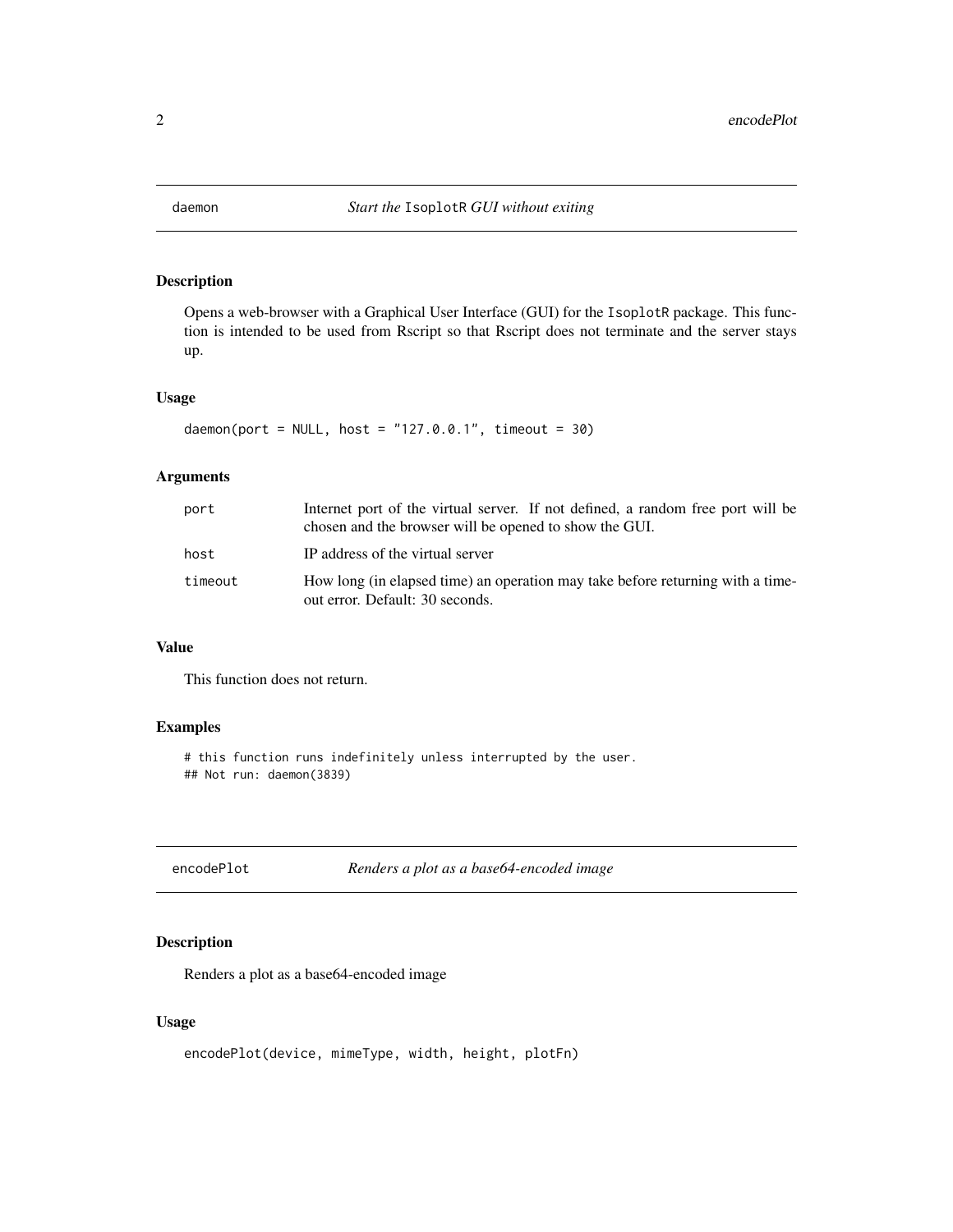#### <span id="page-2-0"></span>encodePlotAsPdf 3

# Arguments

| device   | Graphics device function, such as [grDevices::png] or [grDevices::pdf] |
|----------|------------------------------------------------------------------------|
| mimeType | Mime type for the data produced by 'device'                            |
| width    | Width of the plot in units applicable to 'device'                      |
| height   | Height of the plot in units applicable to 'device'                     |
| plotFn   | Function to call to perform the plot                                   |

#### See Also

[encodePlotAsPng()]

[encodePlotAsPdf()]

encodePlotAsPdf *Renders a plot as a base64-encoded PDF*

# Description

The result can be set as the 'href' attribute of an 'a' element in HTML to allow the PDF to be downloaded (also set a 'download' attribute to a reasonable filename).

# Usage

encodePlotAsPdf(width, height, plotFn)

# Arguments

| width  | Width of the plot in inches          |
|--------|--------------------------------------|
| height | Height of the plot in inches         |
| plotFn | Function to call to perform the plot |

| encodePlotAsPng | Renders a plot as a base64-encoded PNG |
|-----------------|----------------------------------------|
|-----------------|----------------------------------------|

# Description

The result can be set as the 'src' attribute of an 'img' element in HTML.

# Usage

encodePlotAsPng(width, height, plotFn)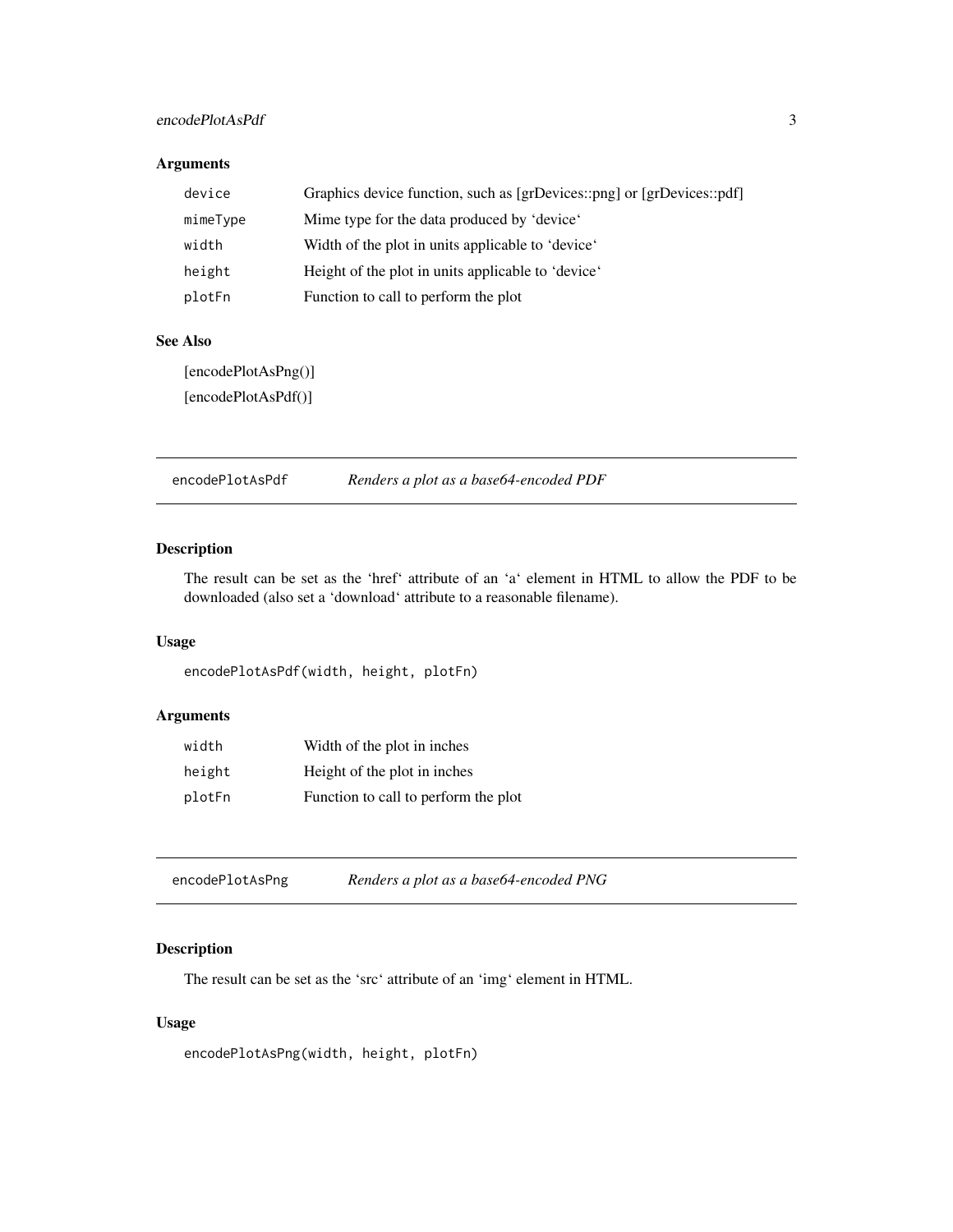#### <span id="page-3-0"></span>4 IsoplotR

# Arguments

| width  | Width of the plot in pixels          |
|--------|--------------------------------------|
| height | Height of the plot in pixels         |
| plotFn | Function to call to perform the plot |

# See Also

[rrpcServer()]

# Description

Opens a web-browser with a Graphical User Interface (GUI) for the IsoplotR package. An online version of the same interface is provided at <https://www.ucl.ac.uk/~ucfbpve/isoplotr/>

# Usage

 $Isophoth(host = "0.0.0.0", port = NULL, timeout = Inf)$ 

# Arguments

| host    | IP address of the virtual server, default is 0.0.0.0                                                                                      |
|---------|-------------------------------------------------------------------------------------------------------------------------------------------|
| port    | Internet port of the virtual server. If not defined, a random free port will be<br>chosen and the browser will be opened to show the GUI. |
| timeout | How long (in wall-clock time) an operation may take before returning with a<br>timeout error. Default: no limit.                          |

#### Value

server object

# Examples

IsoplotR()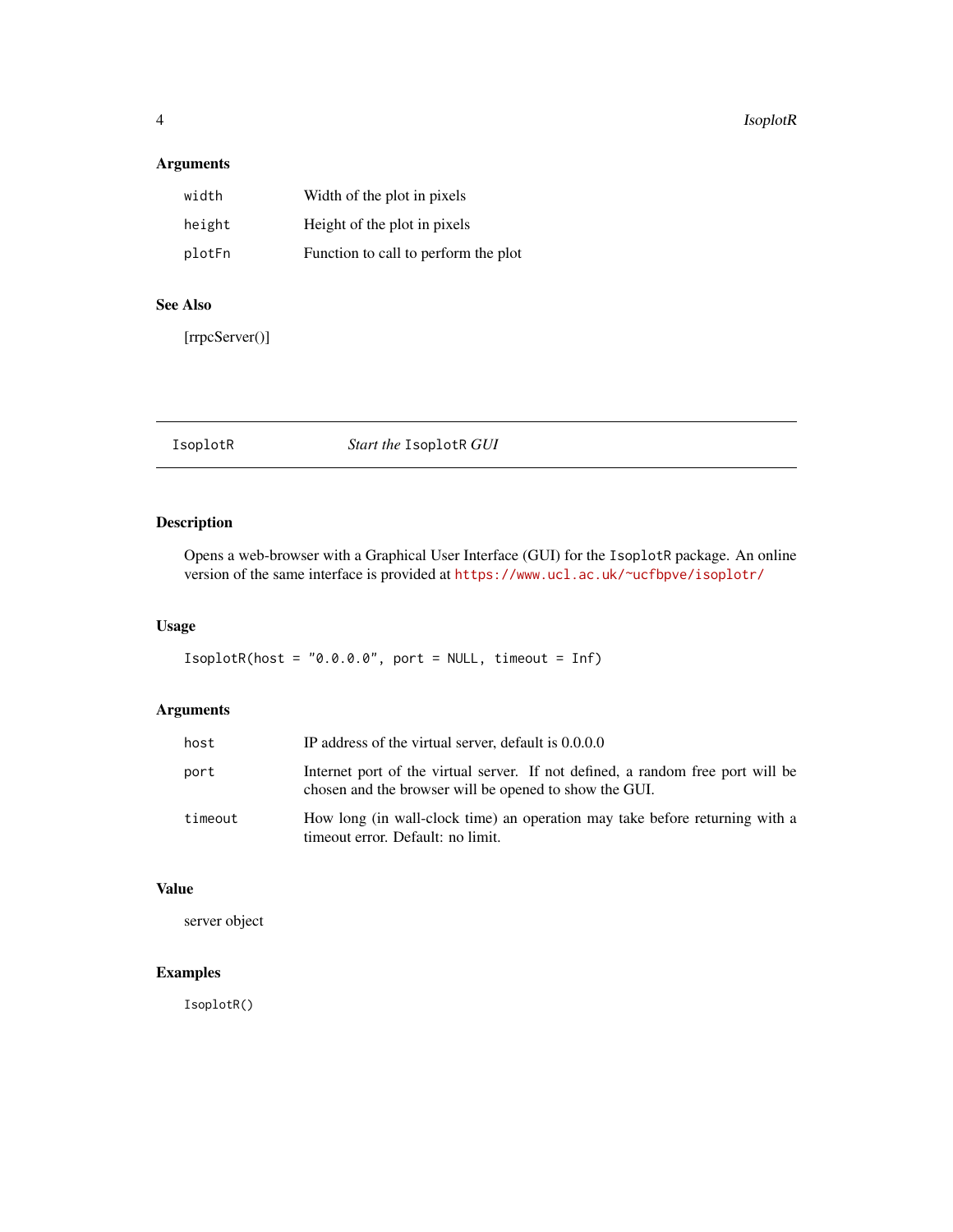<span id="page-4-0"></span>

# Description

Stop an IsoplotR GUI

# Usage

stopIsoplotR(server = NULL)

# Arguments

server The server (returned by IsoplotRgui::IsoplotR()) to stop. If not supplied all servers will be stopped.

# Examples

s <- IsoplotR() stopIsoplotR(s)